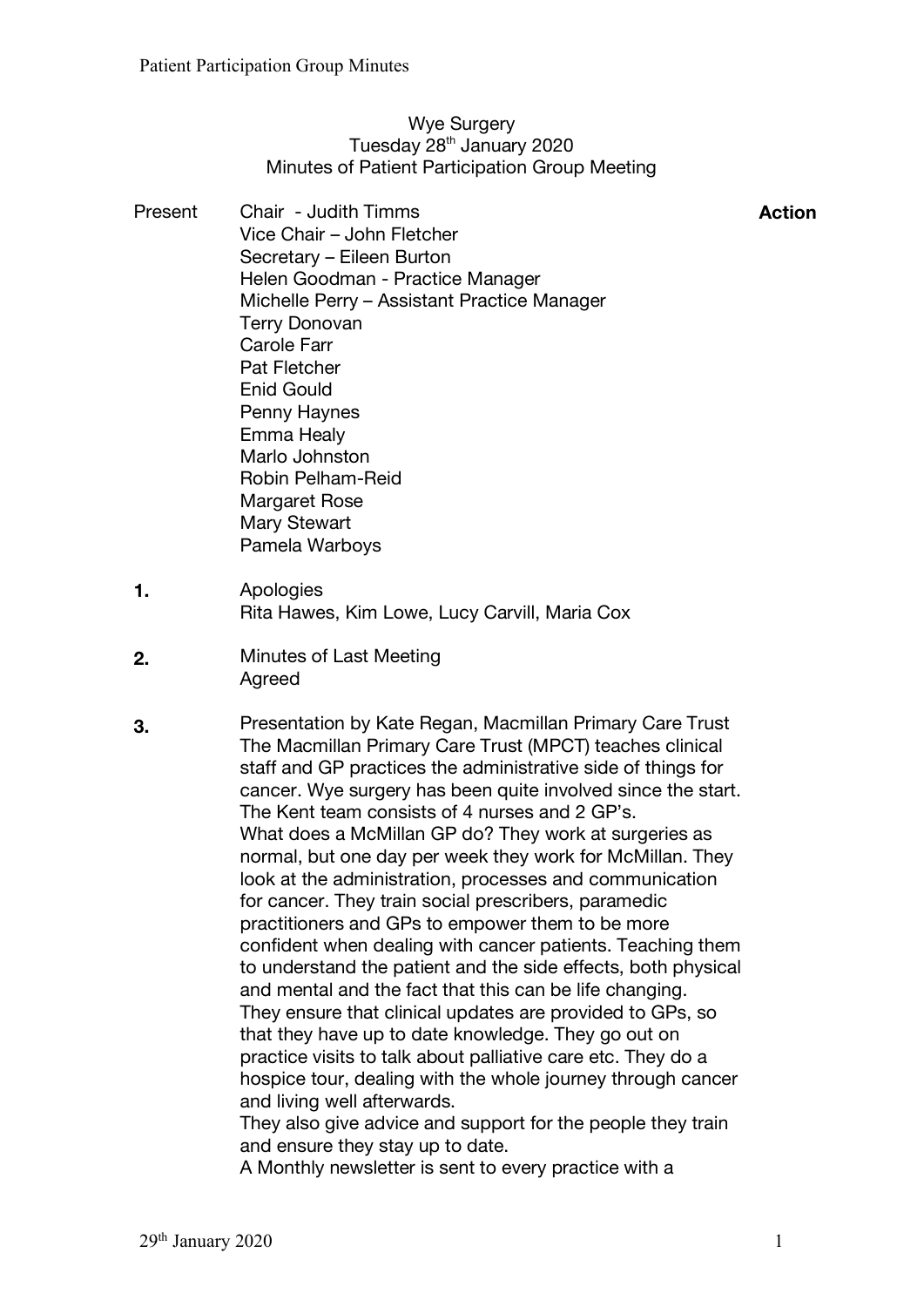different topic being highlighted. For example, the January issue was cervical cancer awareness.

What McMillan offers:

- A cancer centre in Maidstone.
- A Macmillan centre in each hospital. They should be present when the patient is given the diagnosis in hospital. There is one for every tumour type eg. Breast, skin etc.
- There is a Helpline with a trained specialist on the end of the line who can deal with financial, practical problems. It is currently 8-8pm. Advice about work, benefits etc.
- Means-tested grants may be available for some people with a specific need. Examples are wigs, bras. The decisions are made very quickly so the wait is minimized.
- Online community for patients and carers.
- Crossroads care Kent to help people with transport, gardening or small jobs round the home or simply a befriending service.
- Macmillan bus comes to Ashford twice per year, with 2 nurses to offer care, advice and support.
- All services are listed on the website.

They support people living with cancer, not only end of life and the focus is on living well. Patients can access the services directly. Pilgrims Hospice is a separate thing from Macmillan, which is funded by the NHS.

Where does the name come from? The charity was founded in 1911 as the Society for the Prevention and Relief of Cancer, by Douglas Macmillan following the death of his father from the disease.

The hospitals can only give so much support and then it is up to the local care. If you have a query around cancer you have to go through the Macmillan nurse in the hospital. Access is via the helpline or website.

Macmillan helpline is 0808 808 00 00 Kate is happy for anyone to contact her on email at kateregan@nhs.net.

A copy of Kate's presentation will be sent out with the minutes.

EB

- **4.** Matters Arising
	- **4.1** Previous funds, past history of finances. Enid reported that previously there had been a couple of raffles and a tombola to raise money. At the time of the first Health Information Day the funds were minus £80 (registration fees) and the raffle raised the money to repay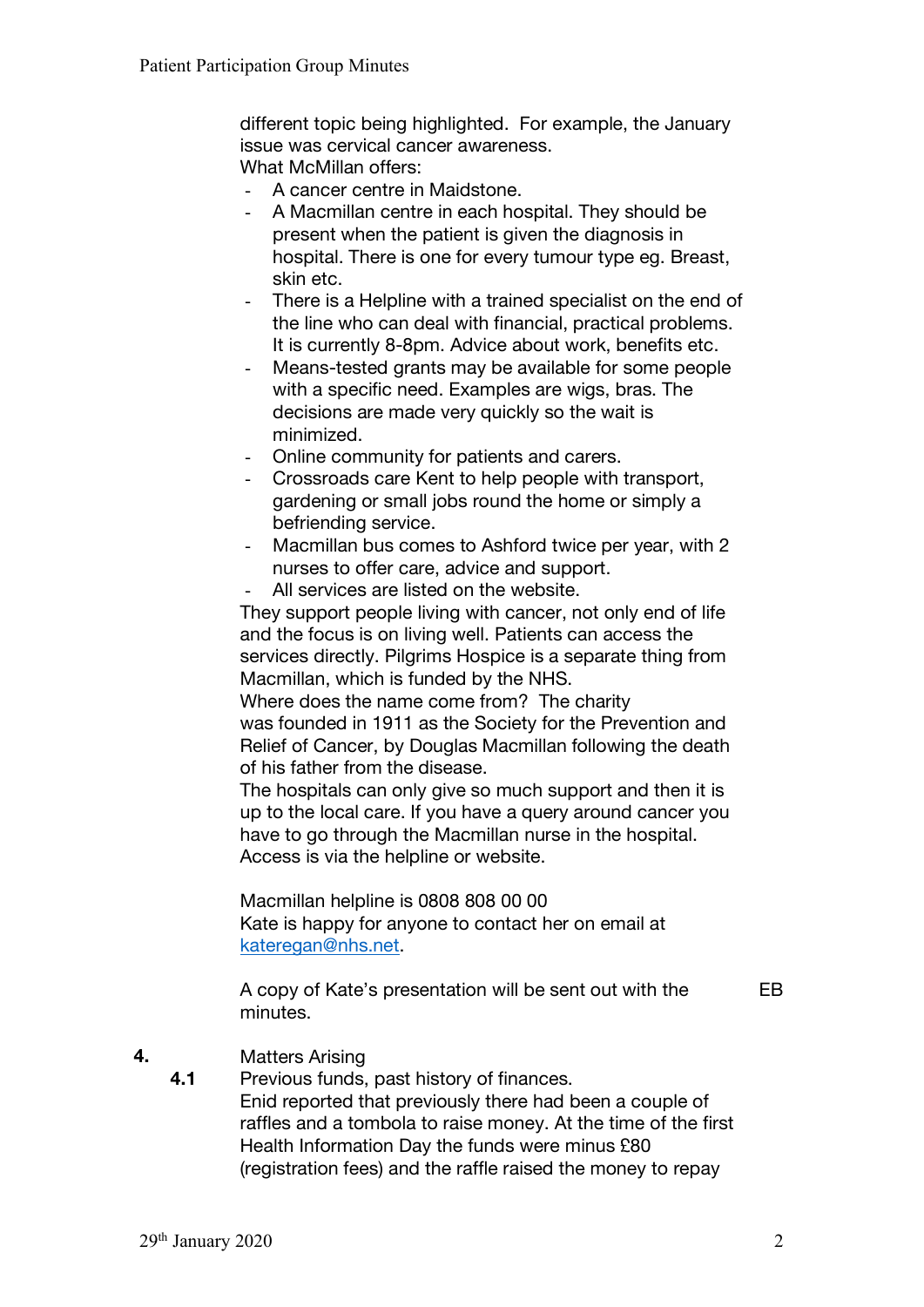Penny, as she had paid the fees for 2 years. This year we have raised enough to pay this year's and next year's registration fee for affiliation to the National PPG from donations to the cakes and coffee at the Health Information Day.

 **4.2** Volunteer Car Service: RPR thanked the reception staff for being so cooperative with the appointments. RPR will be away for a month and Rob Dudley will cover, but RPR is having problems leaving a message on the existing phone to say that he will be away and to call Rob's number. It will be better for the practice to have Rob Dudley's details ( 01233 813129) RPR will ring up all the regular users to let them know.

RPR

EH raised a point: it is really irritating to arrive at the surgery, when transporting a patient who can't make it on their own, to find all the disabled spaces used up, sometimes by cars not displaying disabled badges. The volunteer drivers are not advised to help patients as they could liable if there is an accident. It was suggested that the signs be redone. HG to look into it.

HG

## Surgery Report

**5.**

The surgery now has a paramedic practitioner, Sarah Dilkes, who was working in another practice for 2 years, prior to that she has 20 years experience as a paramedic. She will be seeing patients with minor chest infections, sickly children etc. She can also do some home visits in place of, or with the GP.

A new Health Care Assistant has been recruited, who can take bloods, blood pressure checks, wound dressings, ECGs and assist in the practice clinics.

Several weeks ago 2 new receptionists were recruited. The surgery is still looking for practice nurses, who are really difficult to get. A couple of hospital nurses have been interviewed, but the skill set is very different. There will be a huge amount of training, so this would be a strain on the practice as well.

Dawn is studying to do her advance nurse practitioner and Jessica is doing her degree to be a physician's associate, so that also reduces the time they both spend in the surgery. They might get another paramedic, rather than another paid GP. Dr Di Basio will be coming back to do some locum work. The surgery has 8 doctors (all part-time). Kent is a red flag area for shortages as many GPs are retiring. Wye surgery will be involved with the new medical school in Canterbury, but it will be five years before the first graduates can be recruited. The surgery took medi-start students (A-level) stage and the feedback was excellent. It gave these 17 year olds a real insight into what goes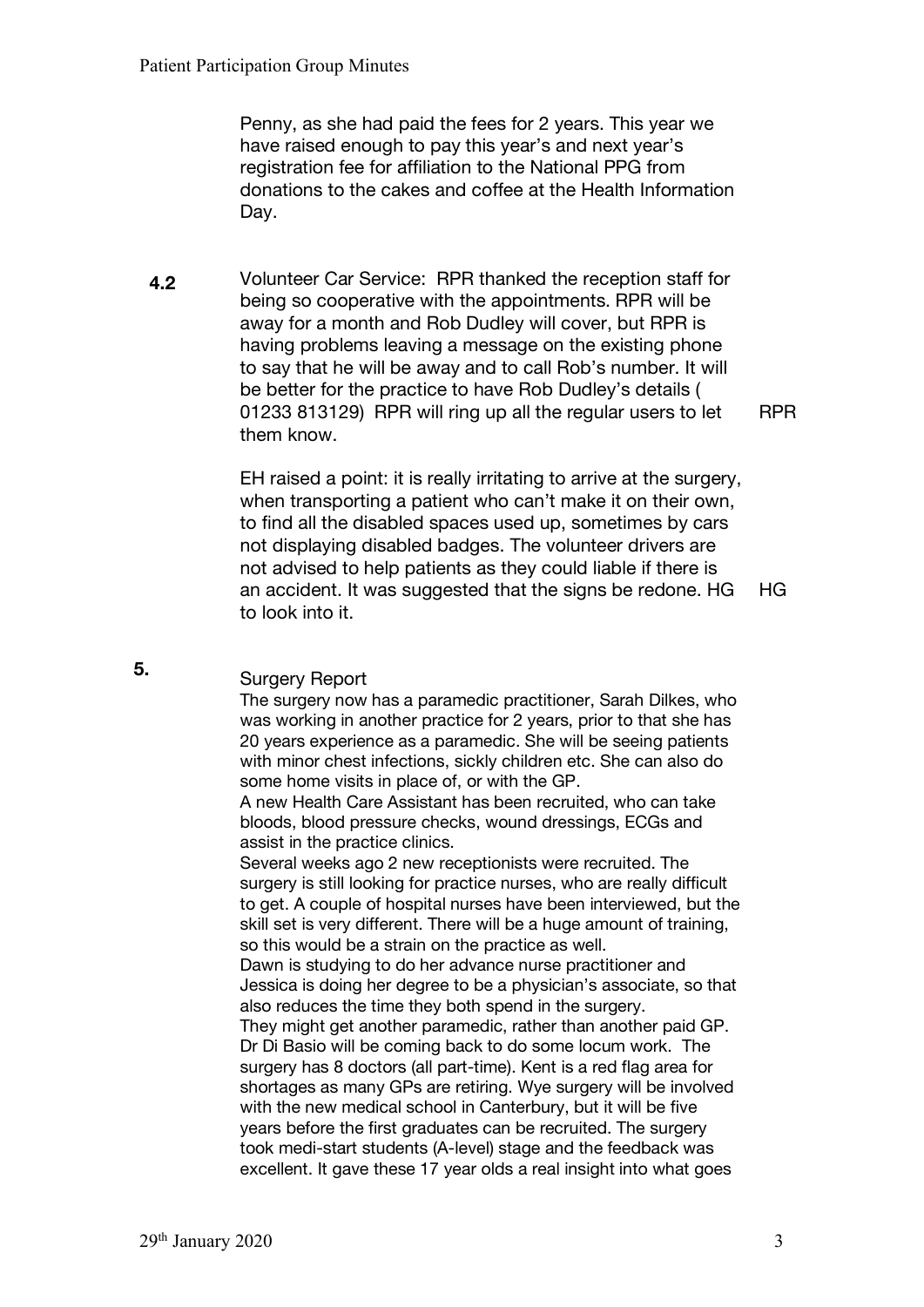on in a practice.

Di Bartley, the physio, retired in December after 22 years. From March there will be a physio in the surgery several days per week. HG reported that things in the surgery were mega busy.

## Chair's Report

**6.**

We have been considering the Aims and Objectives of the Group and realised that we haven't revised or reviewed these since November 2016, so it's time to review them again. It would be good to agree them at the AGM and also set out some initiatives and our main objectives in a 1-3 year plan. There are some interesting points in the Health Watch best practice document sent out prior to the meeting. JT emphasized that it is advisory and not prescriptive. During the discussion about best practice the following suggestions were made:

- Greater participation from the practice doctors would be beneficial
- Create a patient survey with the practice staff. HG stated that this had been done before but was probably time to do it again
- Design a newsletter for the practice to provide regular updates for the patients
- PH suggested putting the PPG minutes on the surgery website to keep patients better informed.

HG

JT

- Assist the practice to make the website more patient friendly
- Consider other venues and times for the meetings, taking into account accessibility. HG to find out what the optimum time of day is for the doctors to attend. HG

The following decisions were made:

- PPG meetings will be quarterly with a maximum duration of 1.5 hours
- A practice doctor will attend for a part of each quarterly meeting for a slot. JT conveyed thanks to the doctors for their offer to attend.
- Sub-groups can be used for specific projects, rather than the main meeting
- Sub-group will set up to review the aims and objectives prior to AGM. The group will comprise JT, MJ, RPR, JF and possibly KL. First meeting at JT house. JT to arrange date.
- Virtual Group, APPG & OPW to be taken off agenda unless there is something specific to report, which will then appear under AOB.

JT suggested that this will be a more dynamic relationship than just sending reports and that the meetings need to be more focused so that the doctors actually get something out of it as well.

JF asked if the partners will have an opportunity to take part in the aims & objectives review. HG will ask them to have a look. The current one will be used as a basis.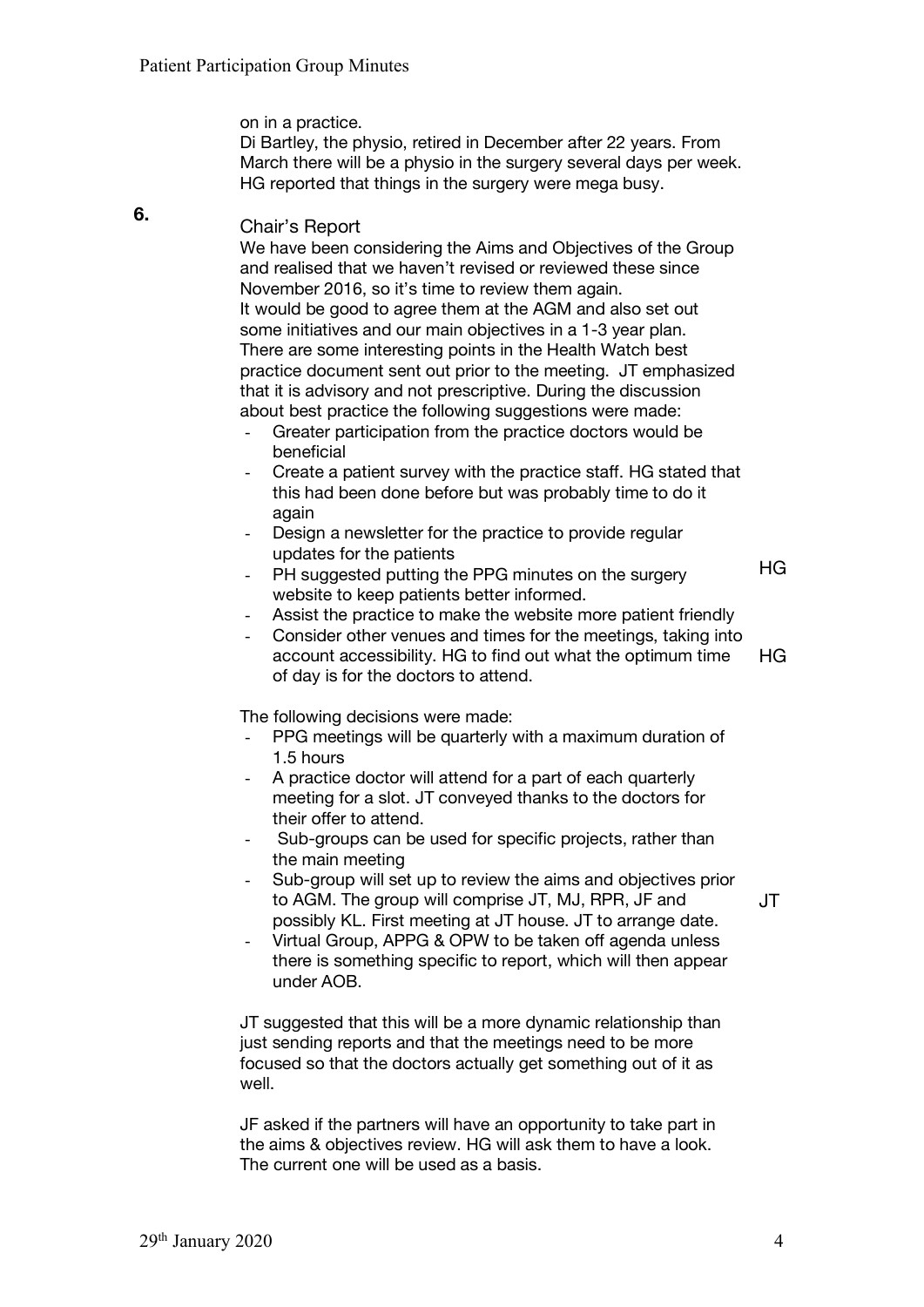The AGM will be held on Tuesday  $24<sup>th</sup>$  March at 18:30 – 20:00. Nominations should be sent to EB

EB to send question to HG re pneumonia. Para will be included in the minutes

HG suggested that we do a small poster for the surgery. Rpm to ask Sally Barton RPR

**7.**

Virtual Group Report

The following question was submitted by a member of the virtual group:

What is the surgery's policy on pneumonia vaccination, primary and repeat? What age groups are viable? EB to email question to HG who will respond with the information.

EB/HG

There was another query from a virtual group member who has a long-term disability, asking how they could more actively participate in the meetings. We have agreed to start by submitting questions which can be read out in the meeting, with the answer included in the minutes. This does, however, highlight the fact that we hold the meetings in a room which is not accessible.

## **8.**

Surgery Boundary Changes

The surgery boundary is changing and all practices are changing their boundaries because they can't cope with new housing developments. Wye Surgery now has 9000 patients. If they are within the boundary there should be no problem in staying with the surgery. The boundary change proposals have still not been adopted formally b y the CCG. JT referred to the letter (see attached) which she had sent to Jo Shepherd in December and which was circulated to members with the minutes. So far we have received no reply. The letter confirmed that the PPG have no objection to the proposed surgery boundary change but we would like to know how the CCGs plan relates to the PCN's overarching responsibility for the approximately 99,000 people in the Ashford Stour area and also how does the CCG propose to cater for the many new homes outside the boundaries? Somebody HAS to take them on.

There are unresolved issues between the CCG and the practices.

- **9.** Frequency of PPG Meetings Discussed in Chair's Report
- **10.** Reports from APPG